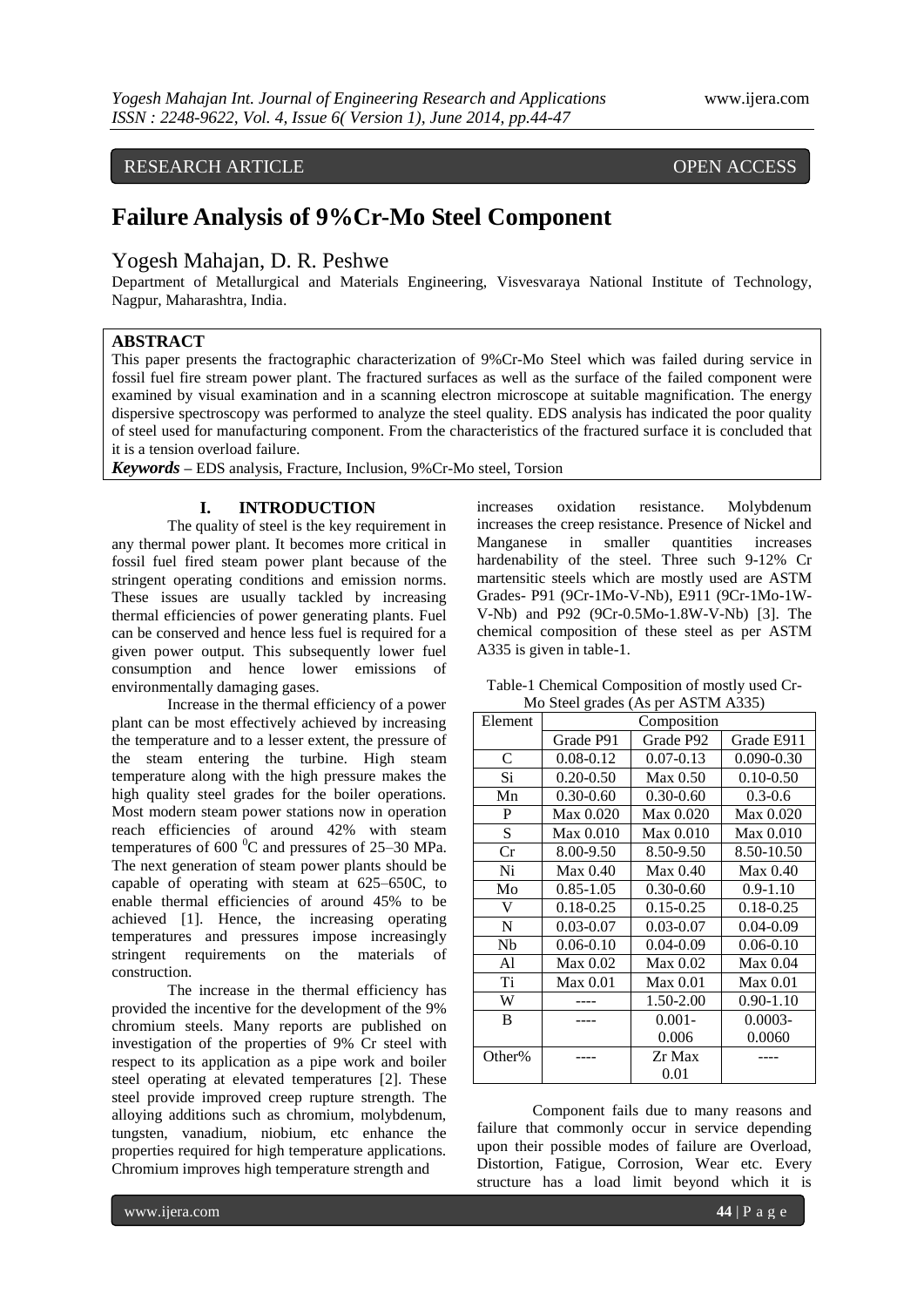considered unsafe. An applied load that exceeds this limit is known as overload [4]. The nature of fracture arising due to overload failure could either ductile or brittle or a combination of the two. Fracture due to tension overload failure follows the  $45^{\circ}$  direction of maximum tensile stress. Fig.1indicate geometry of fracture of torsion overloads failure of ductile and brittle material.

Torsion overloads failure depends on the condition of the material, geometry of the member, types and rate of loading and temperature conditions. Ductility of the steel component decreases by increasing the strength of the metal by heat-treatment or cold working; sources of stress-concentration such as notches fillets, holes, scratches, inclusions, porosity, etc; increasing rate of loading and decreasing the temperature.



Fig.1 Geometry of fracture of torsion overloads failure

The objective of this study was to examine the fracture surface of 9% Cr-Mo steel and to carry out fractographic analysis and tried to find out the root cause of the failure.

# **II. EXPERIMENTAL PROCEDURES**

The material under investigation was received after failure from fossil fuel fired steam power plant for investigation. The detailed metallurgical investigations were carried out on the fractured sample which included visual examination of fractured surface and near area of failed component. Microstructure analysis by scanning electron microscope at different magnifications and elemental analysis by EDAX were carried out.



Fig. 2. Photograph of fractured surface at 10 X magnification

### **1. Visual Examination**

Visual examination of the sample revealed a generally smooth surface with small amount of deformation. However, the fractured portion of the sample revealed a brighter shiny surface typical of brittle fracture. The fractured sample is shown in the fig.2 at 10X. It is observed that the fracture follows the  $45^{\circ}$  direction of maximum tensile stress. A spiral type fracture surface of a brittle material can be clearly seen from the image presented in fig.2. The macroscopic investigation of the failed component did not show any surface abnormality and confirms to specification.

### **2. Scanning electron microscopy**

The scanning electron microscopy was performed using a JEOL SEM model JSM 6380A with an energy dispersive system. It is equipped with a light element detector and software for quantitative chemical analysis. Different fractured surfaces are shown in the SEM figures 3a, 4 and 5 at higher magnifications. Surface shows irregular bright facets of a cleavage type. SEM image at 3a is enlarged at 250X magnification and presented in fig. 4 indicate the presence of some foreign particles inside the steel. The size of the foreign materials embedded in the material are about 15-25 μm in diameter. The presences of foreign materials are suggestive indications for the possible reasons for the failure.



Fig 3. a. SEM photograph of the fractured surface at 30X with the b. EDS spectrum taken on the fractured surface

www.ijera.com **45** | P a g e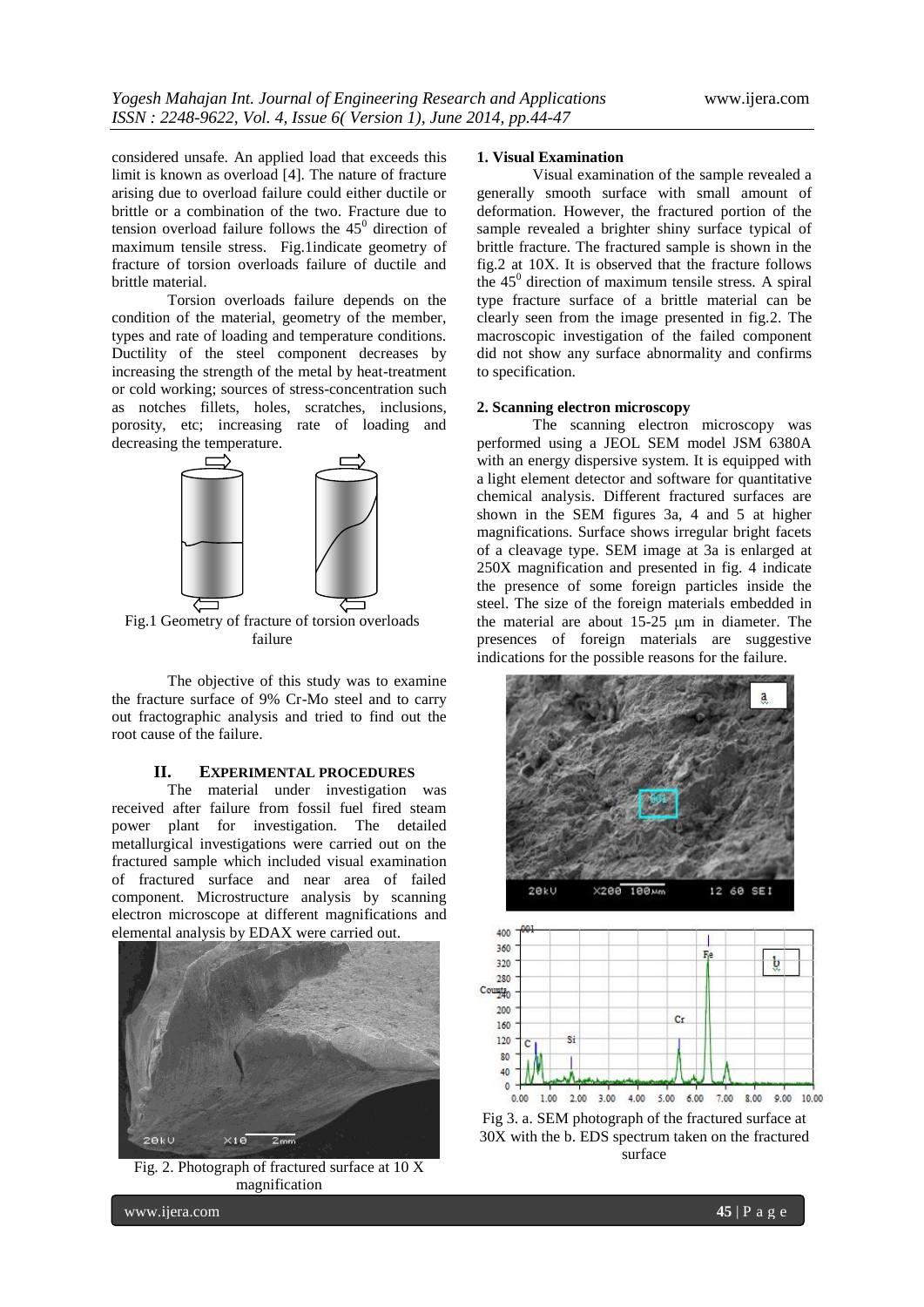These suggestive indications are further analyzed at higher magnifications and presented in figs. 4 and 5. It confirmed the presence of foreign material or inclusion in steel which is subsequently analyzed by EDS analysis.

# **3. EDS observation**

The Energy Dispersive Spectroscopy (EDS) spectrum of the entire scan area is displayed in digitized form with the x-axis representing X-ray energy. The ZAF standardless Qualitative Analysis indicates the presence of chromium about 8.5-9 mass% in the matrix. It shows the intense peak of iron and small peaks for the Silicon, Aluminium, etc.

The Energy Dispersive Spectroscopy (EDS) spectrum of the selected area is displayed in digitized form with the x-axis representing X-ray energy. The EDAX analysis by ZAF Method Standardless Quantitative Analysis of the fractured surface shows the presence of major constituent elements such as Silicon, Aluminium, Chromium and also the Oxygen as shown in Fig. 6a and 6b.



Fig. 4 SEM photograph  $\frac{1}{2}$ f fractured surface at 250X magnification



Fig. 5 SEM photograph of fractured surface at 1100X magnification

It shows intense peak of iron and also peaks for the Silicon, Chromium, Aluminium and Oxygen. Oxygen peak is comparatively strong as compare to the other three elements. This indicated that the fractured surface may have the oxides of iron, chromium, silicon and aluminum. This can be seen from the EDS graph as shown in fig.6b.

# **III. RESULTS AND DISCUSSIONS**

The fractured portion of the sample revealed a brighter shiny surface typical of brittle fracture. Presence of cleavage step including feather marks and fine grained fractured surface is indicative of brittle fracture. Fracture follows the  $45^{\circ}$  direction of maximum tensile stress. A spiral type fracture surface of a material is the indication of the torsion load acted on the component. These indications are usually obtained in torsion overload failure.

The EDS analysis by ZAF Method Standardless Quantitative Analysis of the fractured surface indicate the presence of major constituent elements such as Silicon, Aluminium, Chromium and Oxygen as shown in Fig. 6a and 6b. It shows the major peak of oxygen and chromium. This indicated that the fractured surface may have the oxides of iron, chromium, silicon and aluminum. This lowers the strength of the material. As the applied load exceeds the fracture strength of the material which is lowered due to the presence of inclusion, component failed in brittle manner.





Fig. 6a SEM photograph of fractured surface indicating the area of inclusion with the b. EDS spectrum taken on the inclusion